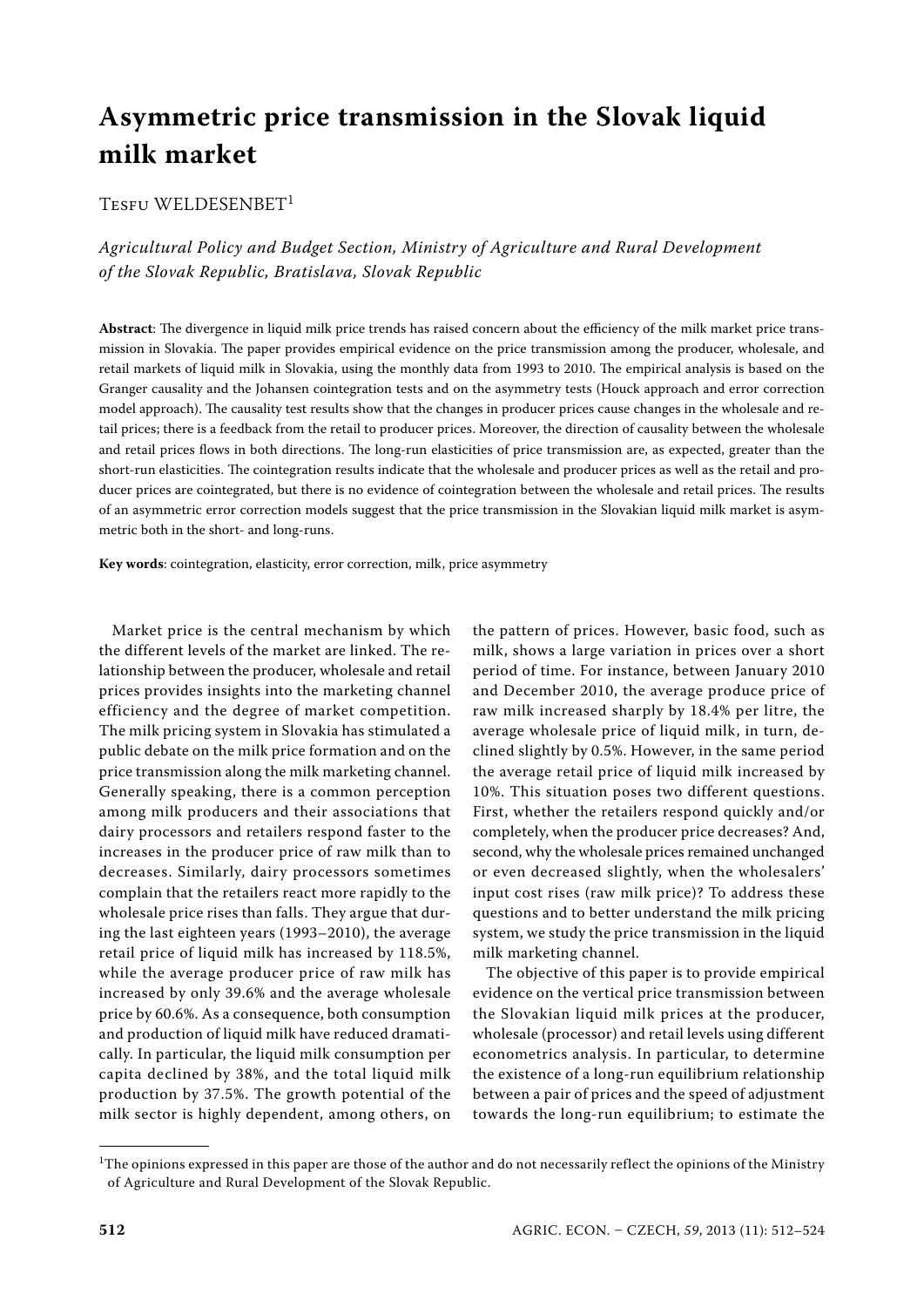short-run and long-run price transmission elasticities and to investigate the direction of price causality and asymmetry in the price transmission. The empirical analysis is based on the Granger causality tests, the Johansen cointegration tests, and on two asymmetric price transmission models, i.e. the Houck's model and the asymmetric error correction model.

Price transmission might be asymmetric in its speed and magnitude, and it could differ depending on whether the price shock is positive or negative (nature), and it is being transmitted upwards or downwards (direction) along the supply chain (Vavra and Goodwin 2005). A large number of empirical studies have examined the asymmetric price transmission in milk and dairy products, either vertical or special. Kinnucan and Forker (1987) estimate the relationship between changes in the farm-level price of milk and the changes in the retail prices of four major dairy products (fluid milk, butter, cheese, and ice cream) for the period January 1971 to December 1981 in the USA using the Houck's approach. They find that the farm-retail price transmission process in the dairy sector is asymmetric. That means that the retail dairy product prices adjust more rapidly and more fully to increases in the farm price of milk than to decreases. Another study by Capps and Sherwell (2005) investigate a spatial asymmetry in the farm-retail price transmission in liquid milk products (2% milk and whole milk) for the period January 1994 to October 2002 for seven U.S. cities, applying both the Houck's approach and the error correction model. Their empirical results also suggest that the farm-retail price transmission process for milk is asymmetric. They conclude by recommending that the consideration be given to the ECM approach in addition to the Houck approach. Misra et al. (2010) also show that the cost pass through in the milk category in the USA is highly asymmetric both in the terms of the speed and magnitude. The instantaneous pass through for a cost increase is 67% as opposed to only 27% for an equivalent cost decrease. Furthermore, the evidence suggests that the asymmetry in the magnitude of the cost pass through persists in the long run. Serra and Goodwin (2002) examine the price transmission in the Spanish dairy sector using the threshold vector error correction models. They find that asymmetries are not present in the price transmission of highly perishable dairy products (pasteurized liquid milk). They reasoned that liquid milk is a product characterized by a low value added. This may tighten the relationship between the retail and farm prices and could prevent the asymmetric price adjustments. Amador et al. (2010) assess the price transmission mechanism between the producer and consumer

prices of milk and dairy products in Austria using monthly data for the period January 1996 to February 2010. The results show that asymmetries play role in the milk and dairy markets in Austria. For all products, persistent positive deviations from the long-run equilibrium are revealed. This situation seems to point to positive mark-ups and benefits for the retailers. Bakucs and Fertő (2008) use the asymmetric error correction model to study the price transmission in the Hungarian milk market, and found price transmission asymmetries both in the long-run and short-run, i.e. the producer price increases are transmitted more rapidly and fully to the consumer level than the producer price decreases. As mentioned above, different authors use different methods to test the asymmetric price transmission. Frey and Manera (2007) provide reviews of developments in the econometric models of the asymmetric price transmission.

Studies on the price transmission have highlighted several causes of price asymmetries. For example, the evidence of the market power abuse or market failure is considered to be the primary potential cause of the asymmetric price transmission (von Cramon-Taubadel and Meyer 2000). Government interventions to support producer prices could also cause asymmetry (Kinnucan and Forker 1987). Ward (1982) suggests that asymmetries may be found in the price transmission of highly perishable products. If the producer prices increase, the wholesalers and retailers with perishable products would be reluctant to increase prices because they risk a lower demand and ultimately being left with the spoiled product. Another factor that affects the price transmission is the menu costs or adjustment costs (Goodwin and Holt 1999). Menu costs resulting from re-pricing or re-tagging products on the shelf and adopting a new pricing strategy might force wholesalers and retailers to be hesitant to change their prices. Some authors relate the imperfect price transmission to the existence of adjustment costs. The imperfect price transmission might exist when price changes at one end of the supply chain are not immediately reflected at the other end. The reasons are that price changes are not fully transmitted along the marketing chain; or because the increases or decreases at one end of the chain are not transmitted instantaneously, but instead distributed over time; or because the price reaction is different for the positive and negative shocks (London Economics 2004). Finally, an empirical study of the milk supply chain in Denmark (Jensen and Møller 2007) concluded that the asymmetries in the price transmission take place in the short run, whereas the price transmission is symmetric in the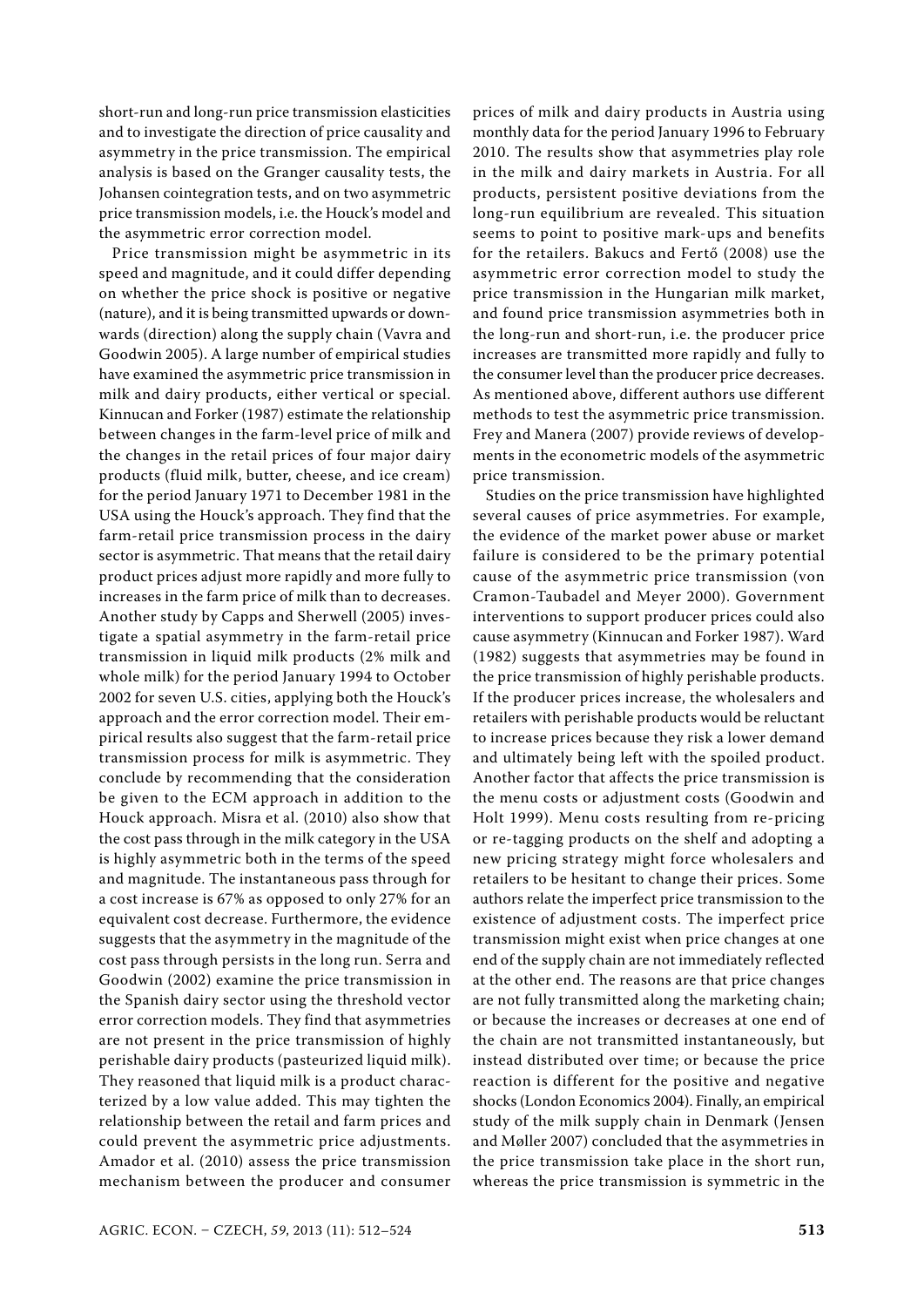long run. They consider that the short-run asymmetries are the result of transaction costs, where the menu costs might be one of the most important ones in the retail sector. Long-run asymmetries might be the result of imperfections in the market structure.

## **A brief overview of the Slovak dairy sector**

The raw milk production in the EU is regulated by quotas in order to reduce overproduction. The national milk quota of Slovakia is around 1.1 milliard kilograms. Slovakia never exceeded its national milk quotas from the beginning of the 2004/2005 quota year. From 1993 to 2010, the number of dairy cows in Slovakia decreased from 386 000 to 161 300, while the average milk yield per 1 dairy cow increased from 3042 to 5692 kg. Despite this substantial milk yield growth, the total volume production of raw milk declined from 1250 to 918 million kilograms. The majority of milk production in Slovakia is taking place in large-scale farms (co-operatives or enterprises). According to the World Bank study (2006), out of 1200 dairy farms, almost one half of them have a herd size between 100 and 500 cows. The national average per 1 dairy farm is 183 cows. However, milk production is not profitable without subsidies (Chrastinová and Burianová 2009). The dairy processing sector is, in contrast, much less concentrated. In 2003, the Slovakian top three dairy companies had the market share of less than 30%.

# **MATERIAL AND METHODS**

In this section, two approaches to studying the price transmission process between a pair of price variables are presented. Following Capps and Sherwell (2005), first we discuss the Houck's approach. Next, the error correction model (ECM) is presented.

# **The Houck approach**

This approach was originally introduced by Wolffram (1971) and later adapted by Houck (1977) and Ward (1982). Houck (1977) developed a test for the asymmetric price transmission based on the price segmentation technique into increasing and decreasing phases. Houck's static asymmetric model can be written as:

$$
\Delta RP_t^* = RP_t - RP_0 = \beta_0 + \beta_1 \Delta WP_t^+ + \beta_2 \Delta WP_t^- + \varepsilon_t(1)
$$

where  $\Delta RP_t^*$  is the difference between the retail price in the month  $t$  ( $RP_t$ ) and the retail price in the month 0  $(RP_0)^2$ , which is the initial month;  $\Delta WP_t^+$  is the sum of all month-to-month increases in the wholesale price (*WP*) from its initial value in the month 0 to the month *t*;  $\Delta WP_t^-$  is the sum of all month-to-month decreases in the wholesale price from its initial value in the month 0 to the month  $t$ ;  $\Delta$  is the difference operator; *t* is the current time;  $β_0$ ,  $β_1$ ,  $β_2$  are coefficients, and ε is the error term.

$$
WP_t^+ = \begin{cases} WP_t & \text{if } WP_t > WP_{t-1} \\ 0 & \text{otherwise} \end{cases}
$$

and

$$
WP_t^- = \begin{cases} WP_t & \text{if } WP_t < WP_{t-1} \\ 0 & \text{otherwise} \end{cases}
$$

The impact of increasing or decreasing wholesale prices on the retail price can be distributed over time. Ward (1982) extended the Houck's static asymmetric model (Equation 1) to a dynamic representation in order to include the distributed lag effect of the positive and negative cumulative price variations:

$$
\Delta RP_t^* = RP_t - RP_0 =
$$
  
=  $\beta_0 + \sum_{i=0}^k \beta_{1i} \Delta WP_{t-i}^+ + \sum_{i=0}^l \beta_{2i} \Delta WP_{t-i}^-$  (2)

The  $\beta_1$  and  $\beta_2$  coefficients in Equation (2) measure the impact of rising and falling wholesale prices on retail prices, respectively. *k* is the lag length for increasing prices; *l* is the lag length for deceasing prices. The null hypothesis of the long-run symmetry  $(H<sub>0</sub>)$  and the alternative hypothesis of the long-run asymmetry  $(H_A)$  tests in Equation (2) are as follow:

$$
H_0: \sum_{i=0}^k \beta_{1i} = \sum_{i=0}^l \beta_{2i} \qquad H_A: \sum_{i=0}^k \beta_{1i} \neq \sum_{i=0}^l \beta_{2i} \qquad (3)
$$

The meaning of the null hypothesis is that the cumulative effect of increases in the wholesale price should be equivalent to the cumulative effect of decreases in the wholesale price. A rejection of  $H_0$  is the evidence of asymmetry that means that the retailers' responses to the wholesale price increases differ from the responses to the wholesale price decreases. A fail to reject  $H_0$  is the evidence of symmetry in the price transmission. This hypothesis can be evaluated us-

 $2$ Kinnucan and Forker (1987) demonstrate examples of the price date transformation in order to be studied using the Houck's approach.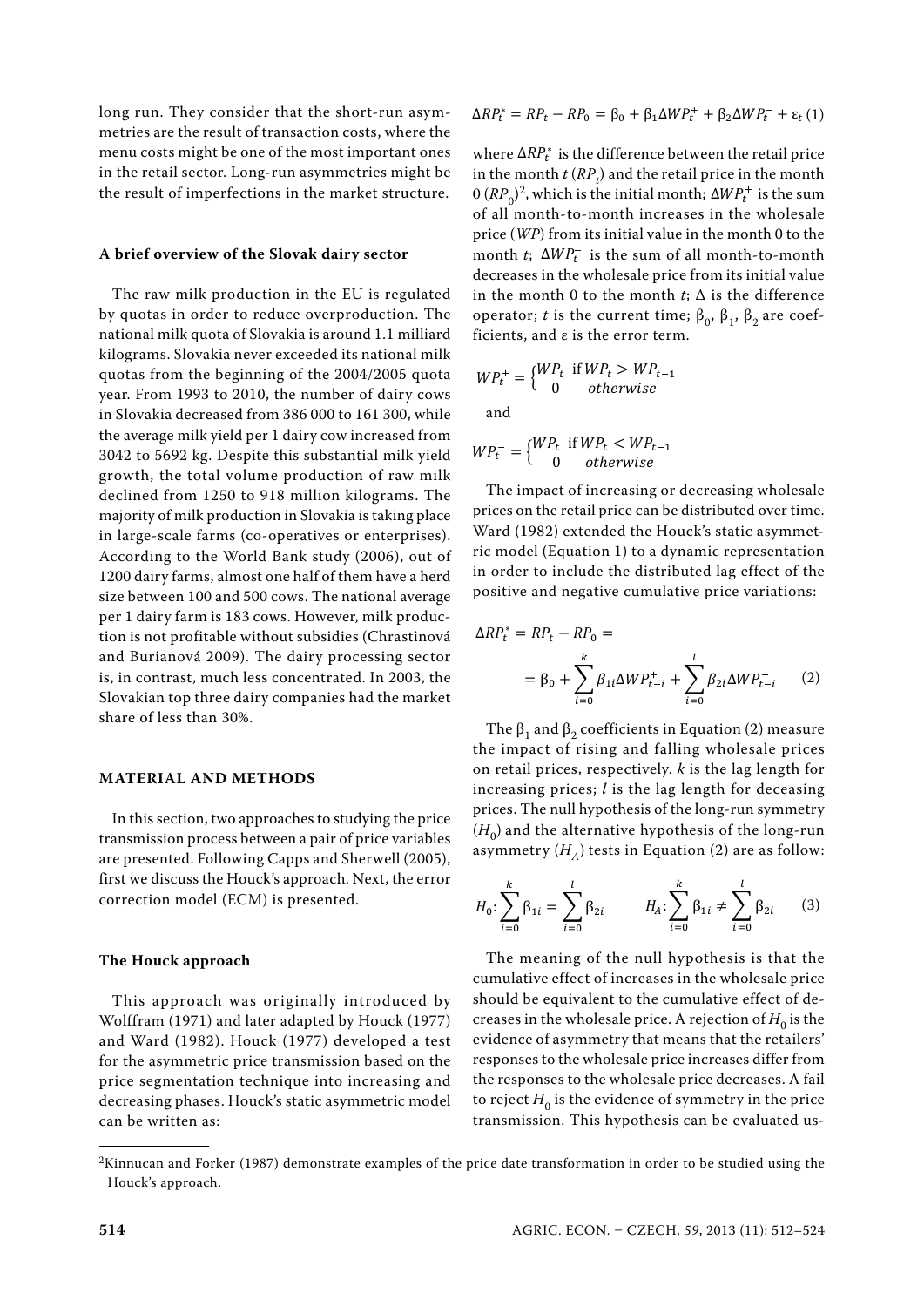ing the *F*-test. The null hypothesis of the short-run symmetry is rejected when the individual  $\boldsymbol{\beta}_{1i}$  and  $\boldsymbol{\beta}_{2i}$ coefficients are unequal.

Cramon-Taubadel (1998) point out that the Houck's approach ignores the important time-series properties of the data. Estimating Equation (2) without knowing the time-series properties of price data can lead to a spurious regression problem and the results will be misleading. Since prices are usually non-stationary and cointegrated, it is desirable to conduct the preliminary data analysis and to utilize the long-run information that might provide price data in levels.

# **Error correction model**

The error correction model (ECM) proposed by Engle and Granger (1987) suggest a two-step procedure. First, a static cointegration regression is estimated and tests for cointegration are conducted. If the producer prices (PP) and retail prices (RP) are cointegrated, assuming that the producer prices lead retail prices, then their long-term equilibrium relationship can be expressed as follows:

$$
RP_t = \beta_0 + \beta_1 PP_t + \varepsilon_t \tag{4}
$$

Second, if the residuals from the cointegration regression (4) are stationary, i.e. the cointegration, the lagged residuals are imposed as the error correction term  $(ECT<sub>t-1</sub>)$  in the ECM:

$$
\Delta RP_t = RP_t - RP_{t-1} = \beta_0 + \sum_{i=0}^k \beta_{1i} \Delta PP_{t-i} + \sum_{i=1}^l \beta_{2i} \Delta RP_{t-i} + \beta_3 ECT_{t-1} + \varepsilon_t \tag{5}
$$

Where  $ECT_{t-1}$  is the one period lagged deviation from the long-run equilibrium Equation (4) between the retail and producer prices  $ECT_{t-1} = \varepsilon_{t-1} = RP_{t-1} \beta_0 - \beta_1 PP_{t-1}$ ). Equation (5) is the specification of the ECM with a symmetric adjustment of deviations from the long-term equilibrium.  $β_3$  measures the adjustments to deviations from the long-term equilibrium, while the short-term dynamics is measured by  $\beta_{1i}$ and β2*<sup>i</sup>* , *i* = 1, ..., *k*, and *i* = 1, …, *l*, respectively. Von Cramon-Taubadel (1998) proposed a modification to Equation (5) that involves the segmentation of the error correction term (ECT) into its positive (ECT*+*) and negative (ECT*–*) components. Furthermore, Von Cramon-Taubadel and Loy (1999) made an additional modification to Equation (5) by segmenting the pro-

ducer price into its positive (PP*+*) and negative (PP*–*) segments. The modified version of Equation (5) can be written as:

$$
\Delta RP_t = \beta_0 + \sum_{i=0}^{k_1} \beta_{1i}^+ \Delta PP_{t-i}^+ + \sum_{i=0}^{k_2} \beta_{2i}^- \Delta PP_{t-i}^- + \sum_{i=1}^l \beta_{3i} \Delta RP_{t-i} + \beta_4^+ ECT_{t-1}^+ + \beta_4^- ECT_{t-1}^- + \varepsilon_t(6)
$$

 $\textit{ECT}_{t}^{+} = \left\{ \begin{matrix} \textit{ECT}_{t} & \text{if } \textit{ECT}_{t} > 0 \\ 0 & \text{otherwise} \end{matrix} \right.$ 

and

$$
ECTt- = \begin{cases} ECT_t & \text{if } ECT_t < 0\\ 0 & otherwise \end{cases}
$$

The null hypothesis of the symmetry test in Equation (6) becomes as follows:

$$
H_0: \sum_{i=0}^{k_1} \beta_{1i}^+ = \sum_{i=0}^{k_2} \beta_{2i}^- \text{ and } \beta_4^+ = \beta_4^- \tag{7}
$$

The symmetry or asymmetry of the price transmission in Equation (7) can be evaluated using a joint *F*-test.

## **DATA**

The average monthly data for the producer, wholesale and retail prices of liquid milk are used for estimation. The time-series data cover the period from January 1993 to December 2010, giving a total of 216 observations. Data for average producer prices of raw milk and wholesale prices of liquid milk have been obtained from the Ministry of Agriculture and Rural Development of the Slovak Republic. The Statistical Office of the Slovak Republic provided data for average retail prices of liquid milk. Pasteurized semi-fat milk (1.5% fat) bagged in plastic is selected for analysis. The advantage of using this type of milk for analysis is its relative homogeneity. This product compared to other dairy products undergoes only light processing (pasteurization, homogenization and fat content adjustment) between the farm and the retail market. Thus, a close relationship among three prices is expected. Since Slovakia joined the monetary union on 1 January 2009, prices are expressed in Euros after 2009. Note that prices of year 2009 and 2010 are converted to the previous currency (Slovak Crown, SKK) using the official conversion rate (30.1260 SKK/1 Euro). As a result, all milk prices series in this paper are expressed in Slovak Crowns per litre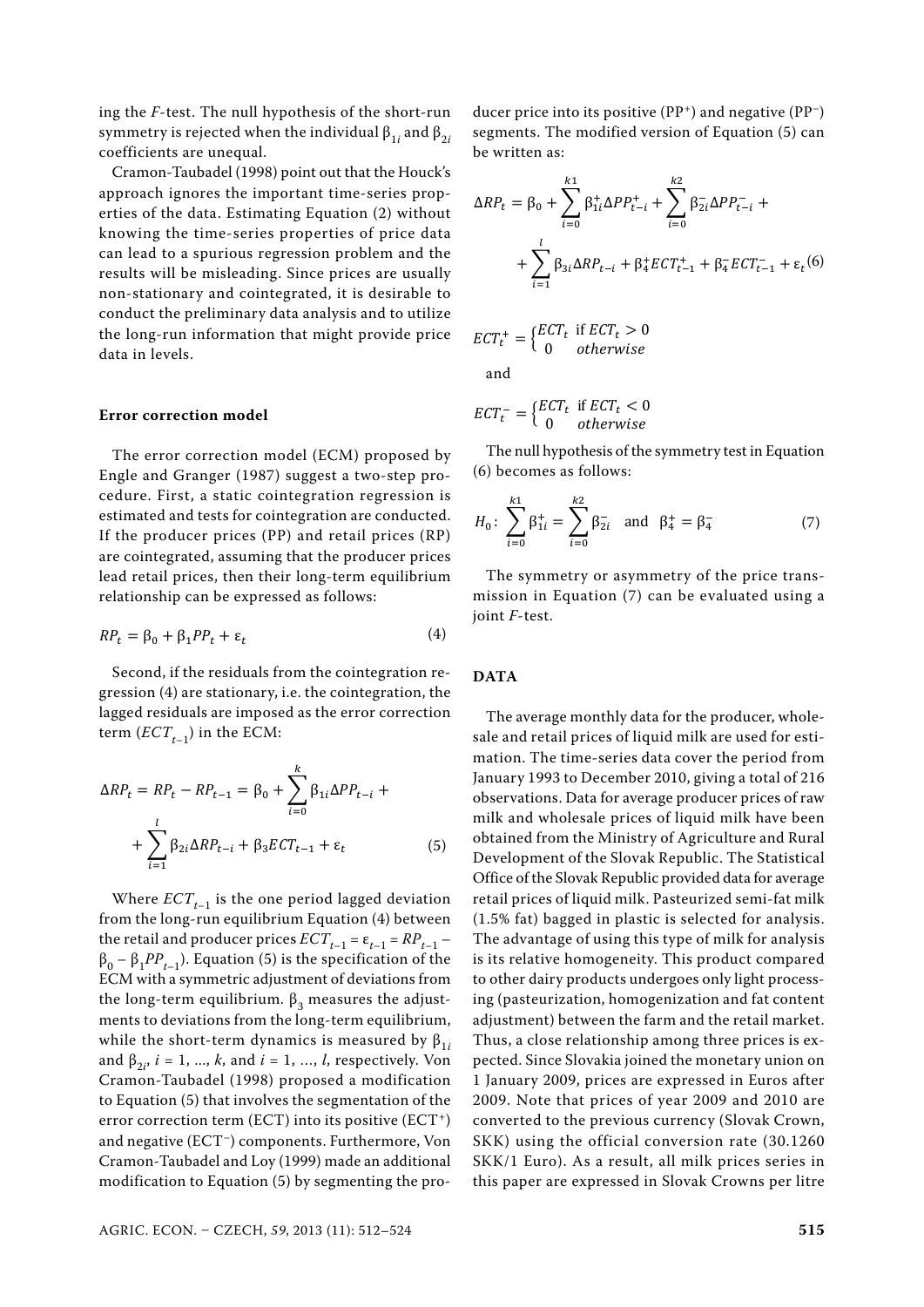

Figure 1. Development of producer, wholesale and retail prices of liquid milk in Slovakia, January 1993 to December 2010

(in SKK per litre). The econometric software EViews is used to run the models.

# **RESULTS AND DISCUSSION**

The liquid milk market prices have shown a considerable variability and an upward trend over the past eighteen years in Slovakia (Figure 1). The Figure indicates that although there is an upward trend in all prices, the pattern of price movements as well as their extent is differing. While the upward common trend might suggests the existence of a cointegration relationship, the extent of price movements might show the presence of asymmetric price transmission. The Figure 1 also indicates that the highest average producer price of raw milk in history was in January 2008 (12.16 SKK/litre); average wholesale price in February 2008 (16.20 SKK/litre); and average retail price in April 2008 (22.68 SKK/litre) due to milk supply imbalance in the world market.

Descriptive statistics of liquid milk prices are shown in Table 1. Analysis of price dispersion in liquid milk prices is also described by using the coefficient of variation. A higher value of the coefficient of variation indicates a larger dispersion of monthly prices and vice versa. In other words, higher dispersion implies the more uncertain the price was due to a higher degree of variation around the mean. This analysis is conducted on the entire sample period (1993–2010) as well as on sample sub-periods, before Slovakia joining the EU (1993–April 2004) and after Slovakia joining the EU (from 1st of May 2004 onwards) to identify price variations across time (Table 1). Over the entire sample period, average retail price was more volatile (coefficient of variation 26.4%) than wholesale price, and wholesale price was more volatile than producer price. In contrast, after Slovakia joining the EU, producer milk price was more volatile (coefficient of variation 15.7%) than the wholesale price and wholesale price (11.7%) was more volatile than the retail price (7.5%).

# **Unit root tests**

In order to determine the level of integration of the individual price series the Dickey-Fuller Generalised

|           |      |        |           |       |        | CV(%)     |                          |                         |  |
|-----------|------|--------|-----------|-------|--------|-----------|--------------------------|-------------------------|--|
| Price     | Obs. | Mean   | Std. dev. | Min.  | Max.   | 1993-2010 | before joining<br>the EU | after joining<br>the EU |  |
| Producer  | 216  | 8.465  | 1.375     | 5.480 | 12.164 | 16.2      | 14.3                     | 15.7                    |  |
| Wholesale | 216  | 11.297 | 2.395     | 6.790 | 16.200 | 21.2      | 22.0                     | 11.7                    |  |
| Retail    | 216  | 15.567 | 4.110     | 8.290 | 22.680 | 26.4      | 24.2                     | 7.5                     |  |

Table 1. Descriptive statistics of liquid milk prices in Slovakia, 1993–2010 (SKK/litre)

CV is coefficient of variation = (standard deviation/mean)  $\times$  100

Source: own calculations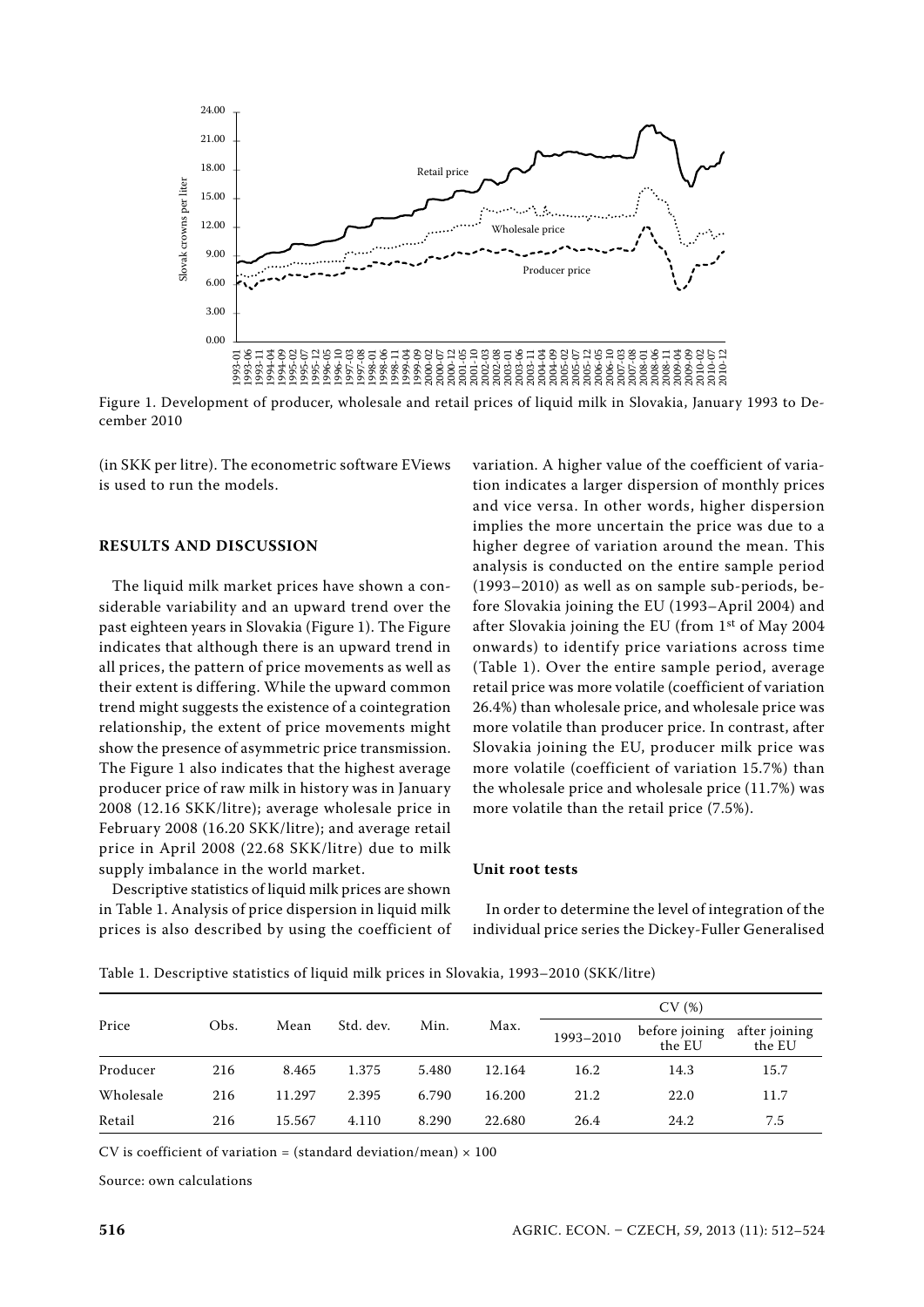| Table 2. Unit root tests results |
|----------------------------------|
|----------------------------------|

|                       | Level |             |                       | First differences |                |                       |
|-----------------------|-------|-------------|-----------------------|-------------------|----------------|-----------------------|
|                       | none  | constant    | constant and<br>trend | none              | constant       | constant and<br>trend |
| <b>Producer price</b> |       |             |                       |                   |                |                       |
| PP                    | 0.434 | $-2.342$    | $-2.544$              | $-7.045***$       | $-7.047***$    | $-7.056***$           |
| DF-GLS                |       | $-1.153(1)$ | $-3.344**$ (2)        |                   | $-4.204**$ (1) | $-6.400**$ (0)        |
| Wholesale price       |       |             |                       |                   |                |                       |
| PP                    | 0.897 | $-2.080$    | $-1.082$              | $-12.967***$      | $-13.018***$   | $-13.163***$          |
| DF-GLS                |       | 0.065(0)    | $-0.438(0)$           |                   | $-6.676***(1)$ | $-12.828***(0)$       |
| <b>Retail price</b>   |       |             |                       |                   |                |                       |
| PP                    | 2.206 | $-1.979$    | $-1.439$              | $-8.354***$       | $-8.657***$    | $-8.731***$           |
| DF-GLS                |       | 0.823(1)    | $-1.370(1)$           |                   | $-6.739***(0)$ | $-8.368***(0)$        |

The critical values for *PP* tests with constant, constant and trend and none at the 5% significance are  $-2.87, -3.43$ and –1.94. The critical values at the 1% significance are –3.46, –4.00 and –2.57. The critical values for DF-GLS tests with constant, constant and trend at the 5% significance are –1.94, and –2.93. The critical values at the 1% significance are  $-2.57$  and  $-3.46$ . The tested hypothesis (PP and DF-GLS tests) is  $H_0$ : non-stationary and  $H_A$ : stationary \*\*\* and \*\* indicate significance at the 1% and 5% levels. Lag length selection is automatic based on Schwarz Information Criteria. Lag length in parentheses

Source: own calculations

Least Squares (DF-GLS) proposed by Elliott et al. (1996) and Phillips Perron (PP) unit root tests are used. To cross-check the results of PP and DF-GLS tests we applied also KPSS (Kwiatkowski, Phillips, Schmidt and Shin 1992) test. Non-stationarity is the null hypothesis in the DF-GLS and PP tests, while stationarity is the null hypothesis in the KPSS test. For the analysis we take natural logarithms of all price series. Table 2 reports the results of the unit root tests in level and first difference. For each price variable, the results fail to reject the null hypothesis of non-stationarity in the level at the 5% significance level. The only exception is milk producer prices that the DF-GLS test indicated stationary in level. However, the PP and KPSS (Table 3) tests to detect a unit root in the level of producer prices. When we take the first differences of each price series, both DF-GLS and PP tests rejected the null hypothesis of non-stationarity. Therefore, we conclude that all three milk price series are integrated of order one, i.e. I (1), meaning that they can be stationary by first differencing. The next step is to examine the cointegration relationships between these variables.

## **Pairwise Granger causality tests**

Before proceeding to estimating the asymmetric price transmission equations, Granger causality tests are conducted to determine the causal linkages

|                        |          | Level              | First differences |                    |  |
|------------------------|----------|--------------------|-------------------|--------------------|--|
|                        | constant | constant and trend | constant          | constant and trend |  |
| KPSS – Producer price  | 0.926    | 0.290              | $0.059***$        | $0.030***$         |  |
| KPSS – Wholesale price | 1.428    | 0.372              | $0.341***$        | $0.043***$         |  |
| KPSS-Retail price      | 1.741    | 0.379              | $0.279***$        | $0.031***$         |  |

Table 3. Stationarity tests results

The tested hypothesis (KPPS test) is  $H_0$ : stationary and  $H_A$ : non-stationary. The critical values for KPSS tests with constant, constant and trend at the 5% significance are 0.463 and 0.146. The critical values at the 1% significance are 0.739 and 0.216 \*\*\* indicates significance at the 1% level

Source: own calculations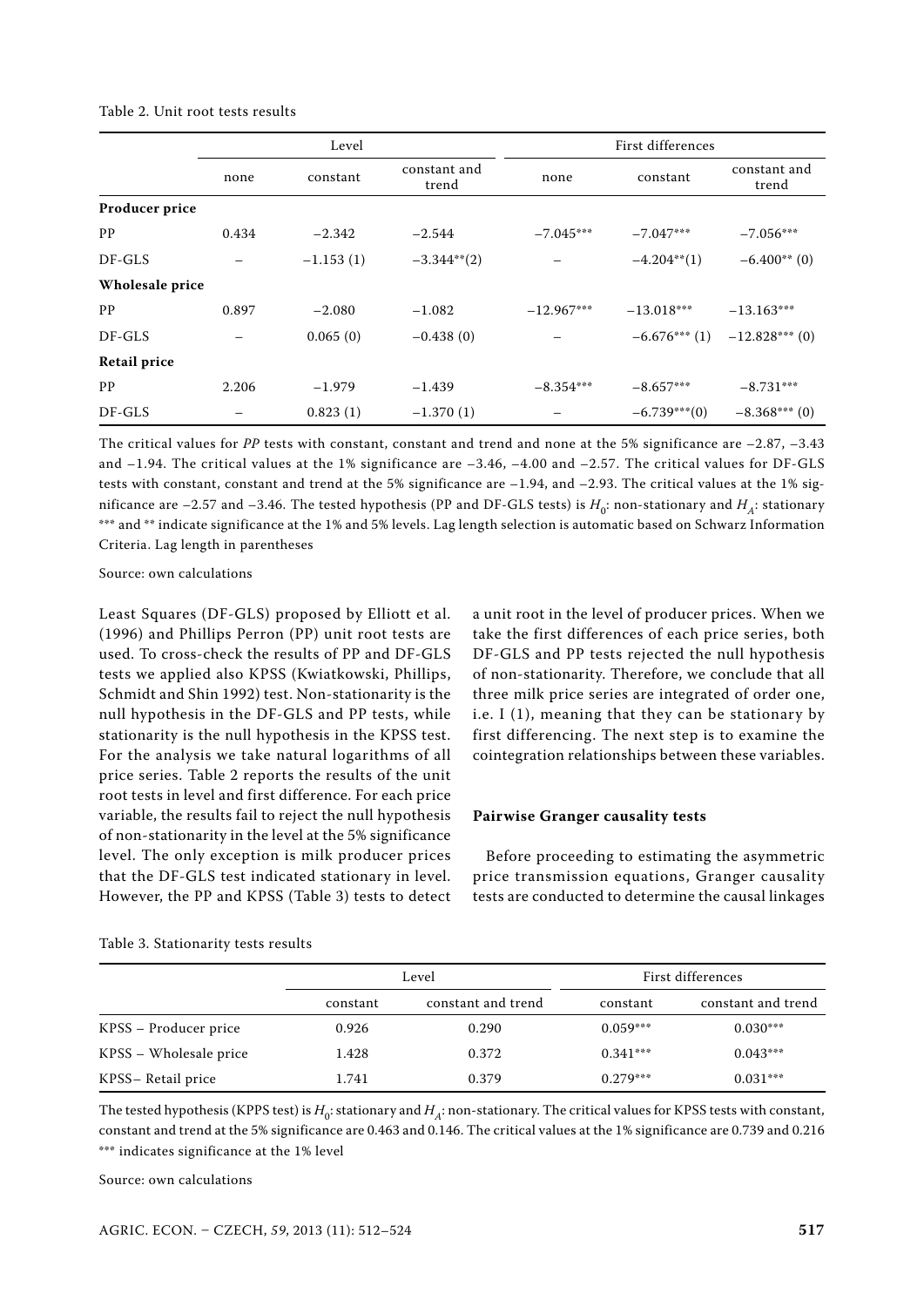Table 4. Pairwise Granger causality tests

| Null hypothesis:                               | Obs. | <i>F</i> -statistic | Probability | Lags |
|------------------------------------------------|------|---------------------|-------------|------|
| $\Delta PP$ does not Granger cause $\Delta RP$ | 213  | 6.692               | $0.000***$  | 2    |
| $\Delta$ RP does not Granger cause $\Delta$ PP | 213  | 22.043              | $0.000***$  | 2    |
| $\Delta$ WP does not Granger cause $\Delta$ PP | 210  | 1.116               | 0.353       | 5    |
| $\Delta PP$ does not Granger cause $\Delta WP$ | 210  | 14.012              | $0.000***$  | 5    |
| $\Delta$ WP does not Granger cause $\Delta$ RP | 214  | 7.562               | $0.007***$  |      |
| $\Delta$ RP does not Granger cause $\Delta$ WP | 214  | 27.388              | $0.000***$  |      |

\*\*\* indicates rejection of null hypothesis at 1% significance level

Source: own calculations

between two price variables. A necessary condition for Granger causality tests is that each of the price series is stationary. The unit root tests described above found that all price series in level are nonstationary, therefore the analysis of Granger causality tests are conducted on first differentials. The basic idea of Granger (1969) causality theory is to test the null hypothesis that changes in one variable are not able to predict the other. Granger causality tests allow us to make some inferences about the direction of information flows between two price series. Since the Granger causality test is very sensitive to the number of lags included in the regression, both the Akaike Information Criterion (AIC) and Schwarz Information Criterion (SIC) are used in order to find an appropriate number of lags. The causality tests results are presented in Table 4. The results show that the null hypothesis that change in the producer prices does not Granger cause change in the wholesale and retail prices is rejected at 1% significance level. There is a feedback from retail to producer prices. However, we fail to reject the null hypothesis that change in the wholesale prices does not Granger cause change in the producer prices at any significance levels. This implies that changes in the producer prices of raw milk clearly lead changes in the wholesale prices and not vice versa. The results indicate that dairy farmers in Slovakia are not price takers but can influence market prices. In the UK liquid milk market, for instance, the causation of price setting is from wholesaler to farmer and not vice versa (Shabbar and Grigoryev 2011). Furthermore, the causality direction between wholesale and retail prices flows in both directions. This means changes in the price of liquid milk in one market will affect the other. These two prices are interdependent and there is no clear price leader and follower between them. This result is in consistent with findings of Shabbar and Grigoryev (2011), who also found bidirectional causality between wholesale and retail prices of liquid milk in the UK.

## **Cointegration**

The results, shown in Tables 2 and 3, reveal that all price series are integrated of order one. The next step then involves testing for the existence of longrun equilibrium relationships between a pair of price series-using Johansen cointegration tests. The concept of cointegration (Engle and Granger 1987) states that individual economic variables may be non-stationary and wonder through time, but a linear combination of them may, over time, converge to a stationary process. Such a process, if present, may reflect the long run equilibrium relationship. In other words, cointegration implies that the two integrated prices never drift apart from each other in the long-term, i.e. they maintain equilibrium relationship. However, the cointegrated prices can deviate temporarily but market forces bring the prices to their cointegrated equilibrium. The Johansen procedure results are sensitive to the data lag structure. Therefore, we estimate a vector autoregression (VAR) using a pair of price level series, and then based on different statistical tests (Akaike, Schwarz and Hannan-Quinn Information Criteria) criteria selected the optimum lag lengths. The results of the cointegration analysis are presented in Table 5. As Table 5 shows, there is no evidence of cointegration between wholesale and retail price series of liquid milk. Both trace and maximal-eigenvalue statistics fail to reject the null hypothesis of no cointegration at the 5% significance level. This indicates that wholesale and retail milk prices are separated and drift apart significantly in the long run. The absence of long run or equilibrium relationship between wholesale and retail prices could be interpreted as some evidence against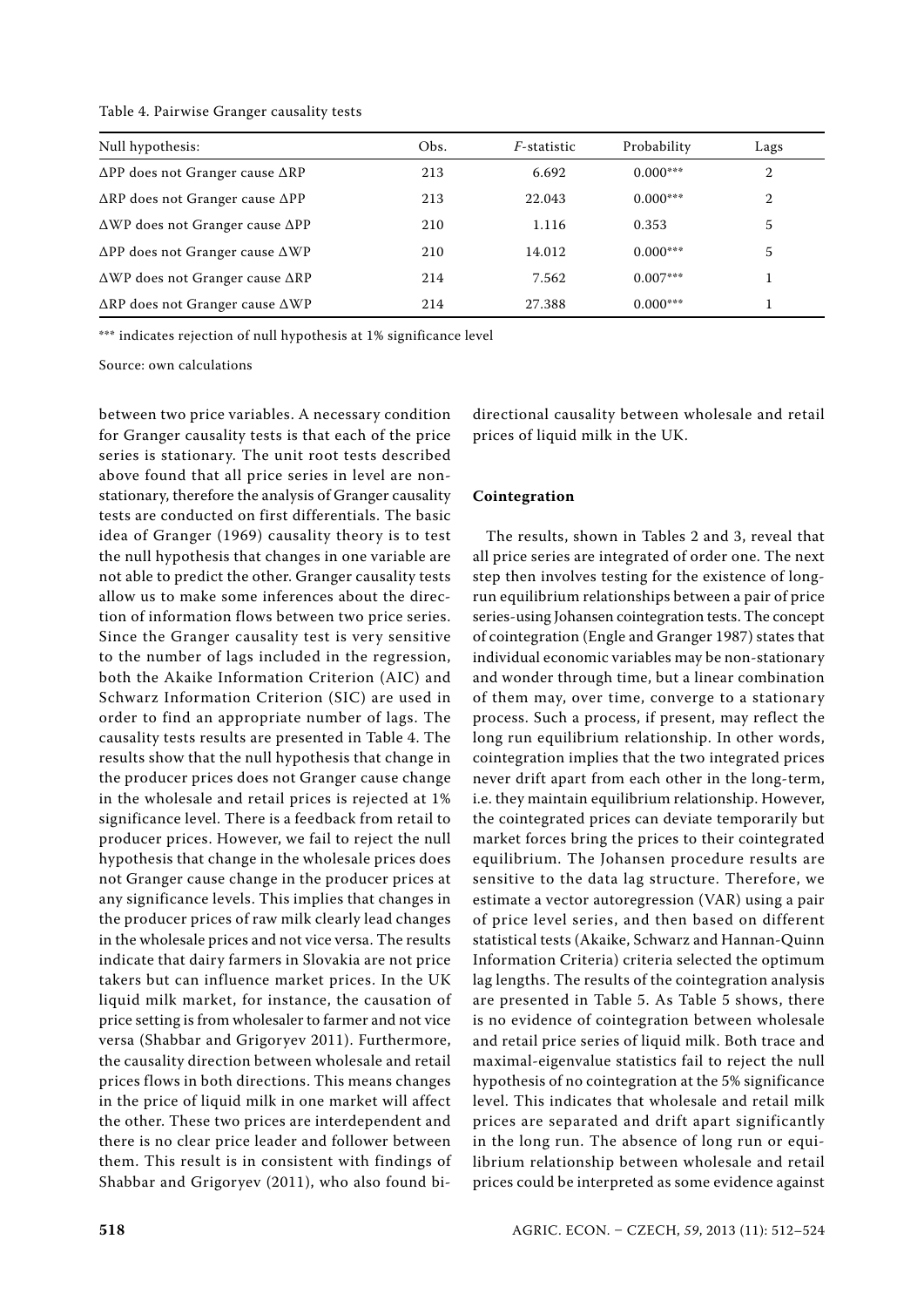Table 5. Johansen cointegration tests

| Liquid milk | Lag<br>length | Hypothesized of<br>cointegrated equation | Trace statistic | $P$ -value | Maximal eigenvalue<br>statistic | $P$ -value |
|-------------|---------------|------------------------------------------|-----------------|------------|---------------------------------|------------|
| PP-WP       |               | none                                     | 35.893          | $0.000***$ | 32.128                          | $0.000***$ |
|             | 2             | at most 1                                | 3.765           | 0.052      | 3.765                           | 0.052      |
|             |               | none                                     | 22.651          | $0.004***$ | 19.042                          | $0.008***$ |
| PP-RP       | 3             | at most 1                                | 3.609           | 0.058      | 3.609                           | 0.058      |
|             |               | none                                     | 5.850           | 0.713      | 3.997                           | 0.860      |
| WP-RP       | 2             | at most 1                                | 1.854           | 0.173      | 1.854                           | 0.173      |

The intercept (no trend) option is selected. \*\*\* indicates a significant level at 0.01

Source: own calculations

market competitive. Different results were found in the UK and Greek's liquid milk markets where wholesale and retail prices are cointegrated (Reziti 2005; Shabbar and Grigoryev 2011). Furthermore, our results indicate that wholesale and retail prices are cointegrated with producer prices of raw milk, i.e. there are co-movements in these price series over a long-term. The null hypothesis of no cointegration is even rejected strongly at 1% significance level. Similar results were found for the U.S. (Stewart and Blayney 2010) and Poland (Bakucs et al. 2012) where retail and farm prices for fluid milk are cointegrated. On the other hand, Reziti (2005) has found no evidence for long-run relation between farmers and wholesalers in Greek's milk market.

## **Houck approach results**

In the previous section we failed to find evidence of cointegration between retail and wholesale prices of liquid milk. Hence, Houck approach is estimated using Equation (2). From a statistical point of view, there are a sufficient number of observations in wholesale prices decreases (44%) and increases (56%). Estimating a distributed lag model such as Equation (2) might cause a multicollinearity problem since the lagged wholesale prices are likely correlated with each other. To solve this problem we applied the polynomial distributed lag (PDL) model, also known as the Almon lag model (Gujarati 2003). The Almon model is used to estimate the short-run and long-run impacts of wholesale price changes on retail prices. Lag structures are assumed to lie on a second order polynomial with endpoint constraints. The lag lengths are determined by the Schwarz Information Criterion (SIC). We found that the lag length of two  $(k1 = k2 = 2)$  gives the lowest SIC statistic. This reveals that response to wholesale prices could likely occur within two months. Since significant serial correlation was evident in this equation estimation, we present generalized least squares estimates.

The results of the coefficient estimates based on the Houck approach are reported in Table 6. The estimated coefficients have the expected signs and are highly significant. The exception is the coefficient of  $\Delta WP_t^{\text{-}}$ , which is statistically insignificant.

Table 6. Empirical results of the Houck approach

| Variable                            | Dependent variable $(\Delta RP_t^*)$ |             |
|-------------------------------------|--------------------------------------|-------------|
|                                     | estimated coefficient                | t-statistic |
| Constant                            | 1.703                                | 1.963       |
| $\Delta WP^{\scriptscriptstyle-}_r$ | 0.061                                | 0.753       |
| $\Delta WP_{t-1}^-$                 | 0.281                                | 5.685***    |
| $\Delta WP_{t-2}^-$                 | 0.261                                | 4.552***    |
| $\Sigma \Delta W P_t^-$             | 0.602                                | 5.443***    |
| $\Delta WP_t^+$                     | 0.574                                | $8.054***$  |
| $\Delta WP_{t-1}^+$                 | 0.302                                | 6.540***    |
| $\Delta WP_{t-2}^+$                 | 0.111                                | 2.145**     |
| $\Sigma \Delta W P_t^+$             | 0.988                                | 9.450***    |
| AR(1)                               | 1.243                                | 17.289***   |
| AR(2)                               | 0.280                                | $-3.945***$ |
| $R^2$                               | 0.997                                |             |
| DW                                  | 1.943                                |             |
| AIC                                 | $-0.199$                             |             |
| SIC                                 | $-0.088$                             |             |
| $P$ -value (J-B)                    | 0.000                                |             |
| P-value (B-G)                       | 0.465                                |             |
| P-value (ARCH)                      | 0.583                                |             |

Lag length is determined by SIC criterion. \*\*\* and \*\* indicate significant at 1% and 5%, respectively

Source: own calculations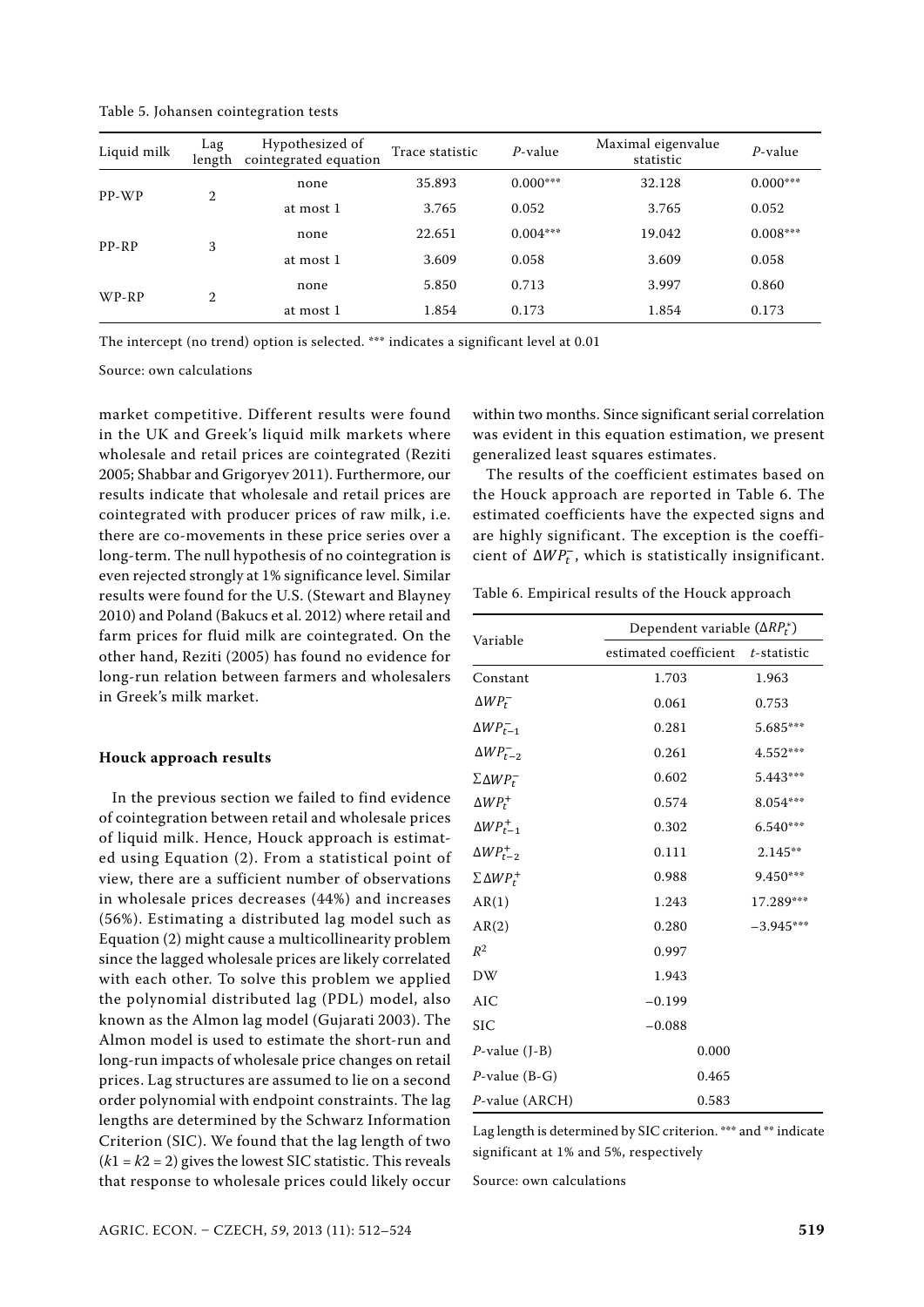Table 7. Price transmission elasticities between retail and wholesale prices of liquid milk in Slovakia

| Price increases |          | Price decreases |          |
|-----------------|----------|-----------------|----------|
| Short-run       | long-run | short-run       | long-run |
| 0.417           | 0.717    | 0.044           | 0.437    |

Source: own calculations

This indicates that the immediate effect of wholesale price decreases on retail prices is null. However, there are significant effects in the following months. The coefficient of determination is 0.997, implying that almost all (99.7%) retail price fluctuations are explained by wholesale price changes. The results also show that the immediate response of the retail price to wholesale price change is greater for increases than decreases. For example, a 10 hallers (cents) per litre increase in the wholesale price results in a 5.7 hallers increase in the retail price, while a 10 hallers decrease in wholesale prices results in the retail price decrease only 0.6 hallers. Both price shocks are transmitted only incompletely ( $\Delta WP_t^- < \Delta WP_t^+ < 1$ ). In percentage terms, the largest portion 58% from the complete pass through of the wholesale price increases occurs in the immediate time period, compared to 10% from an equivalent wholesale price decreases. In addition, according to Wald test, the null hypothesis that the cumulative effect of increases in wholesale price  $(\Delta WP_t^+)$  is equivalent to the cumulative effect of decreases ( $\Delta WP_t^-$ ) in wholesale price (Equation 3) is rejected strongly. In sum, the results over the period (1993–2010) suggest asymmetric price transmission exists between wholesale and retail prices of liquid milk in Slovakia. This means retail prices respond more strongly to wholesale price increases than to wholesale price decreases. In other words, price transmission between retail and wholesale prices of liquid milk is positive. This result is not in line with Ward's (1982) result that retail prices respond more to a wholesale price decrease than a wholesale price increase. He reasoned that increasing prices might reduce retail sales and increase the spoilage of highly perishable products.

Furthermore, Table 6 provides some diagnostic tests for normality (Jarque-Bera test), heteroscedasticity (ARCH test), and autocorrelation (Breusch-Godfrey test). The results illustrate some problems with normality in the price transmission equation, but overall the model specifications seem not to suffer from problems of autocorrelation and heteroskedasticity.

Elasticities of price transmission, calculated at the sample means of the retail and wholesale prices, are presented in Table 7. The elasticity of price trans-

mission is defined as the percentage changes in retail price due to a one percent change in wholesale price. We calculated both the short-run and long-run elasticities of price transmission for increasing and decreasing wholesale prices. The results confirm that the long-run elasticities of price transmission, as expected, are greater than the short-run elasticities of price transmission. This result holds for both increases and decreases in prices at the wholesale level. For instance, one percent increase in wholesale prices in a short-run leads 0.417% increase in retail prices, while one percent decrease in wholesale prices in short-run causes only 0.044% reduction in retail prices. Of course, elasticities tend to increase over time as retailers have more options to search for better supply deals.

## **Error correction model results**

The cointegration of wholesale and retail prices with producer prices enables us to estimate symmetric and asymmetric error correction models (ECM) between these prices. Von Cramon-Taubadel and Loy (1999) have demonstrated that application of the asymmetric ECM is more appropriate than the use of the Houck approach if the price data are cointegrated. Tables 8 and 9 summarize the results of the long-run equilibrium regressions and of the symmetric and asymmetric error correction models. The results of the long-run equilibrium regressions indicate that all the estimated coefficients have the correct sign are statistically highly significant. A 1% rise in the producer prices of milk results in increases of retail milk prices by 2.352%, while the rise of the same magnitude in the producer prices would increase wholesale prices by 1.551%. Thus, producer price increases have a greater impact on wholesale and retail prices. Similarly, price decreases in producer prices produce a proportionally greater decrease in both prices.

Next we will analysis an error correction terms in the ECMs, from which the speed of adjustments towards the long-run values are estimated. The number of lags in Equation (5) is determined by the Schwarz Information Criteria (SIC). In case of retailto-producer prices we found that three lagged values  $(k1 = k2 = 3, i.e.$  three months) yield the lowest SIC statistic for the estimated error correction models. In case of wholesale-to-producer prices we found two lagged values  $(k1 = k2 = 2, i.e.$  two months). Table 8 presents the results of symmetric error correction models. With this symmetry equation the price increases have the same absolute impact as the price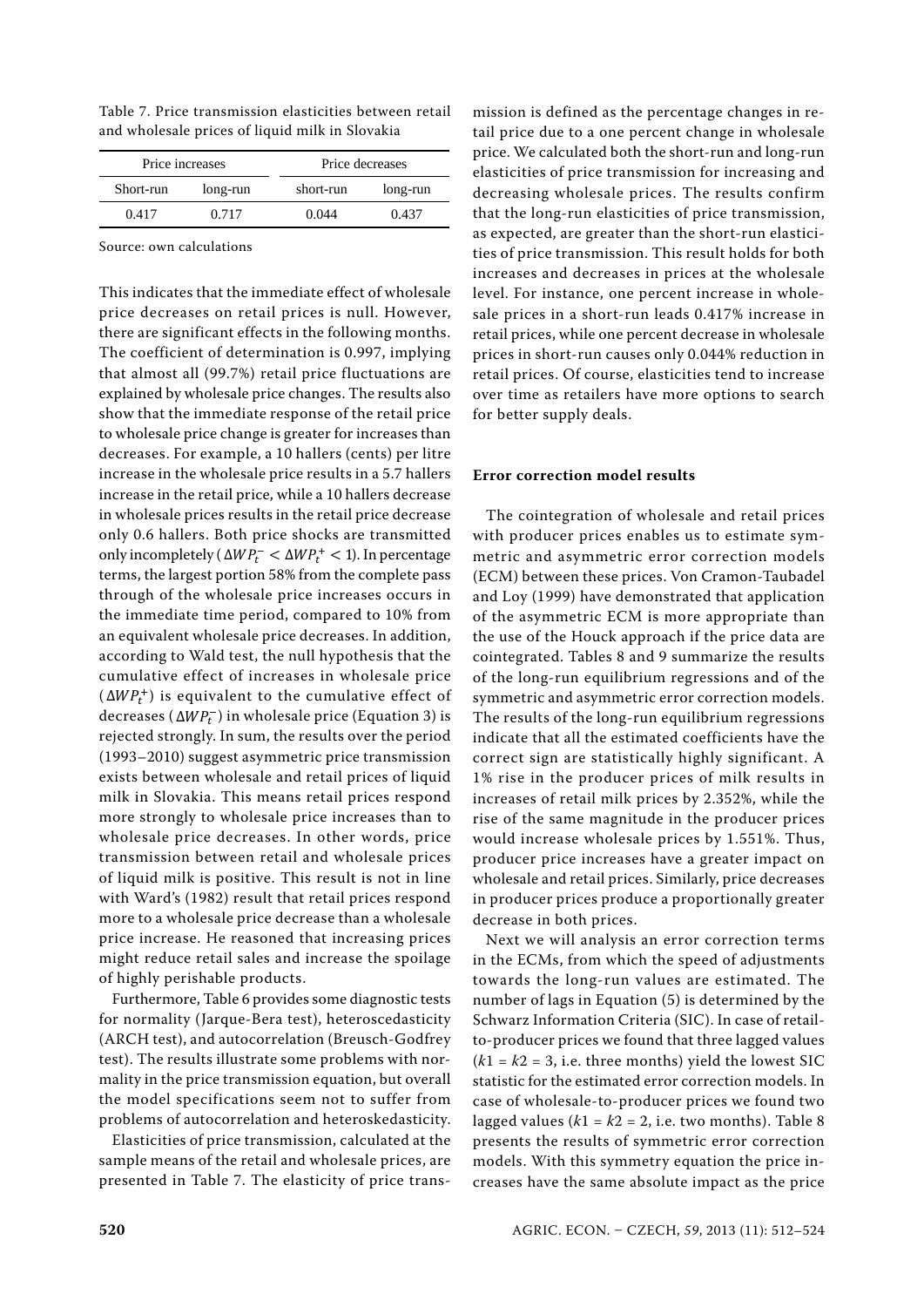decreases on the dependant variable. The results indicate that the *R*-squared statistics are low (0.45 and 0.32). The reason for this is that the dependent variables in ECMs are estimated in differenced form, i.e. changes in wholesale and changes in retail prices. Furthermore, the coefficients of the error correction terms have the expected negative sign and are both significant at 1%. The coefficient of  $\beta_3$  is expected to be negative because when prices are above (below) equilibrium, prices are expected to decrease (increase). According to our results the deviations from the equilibrium levels of wholesale and retail prices during the current month are corrected at about 8% and 2% in the next month, respectively. It

Table 9. Asymmetric error correction models results

| Variable               | Dependent variable<br>$\Delta RP$            |                                  | Dependent variable<br>ΔWP                                          |                    |
|------------------------|----------------------------------------------|----------------------------------|--------------------------------------------------------------------|--------------------|
|                        | estimated<br>coefficient                     | t-statistic                      | estimated<br>coefficient                                           | t-statistic        |
| Constant               | 0.076                                        | 2.344                            | 0.027                                                              | 0.821              |
| $\Delta PP_t^-$        | $-0.316$                                     | $-2.755**$                       | $-0.014$                                                           | $-0.090$           |
| $\Delta PP_{t-1}^-$    | 0.055                                        | 1.216                            | 0.119                                                              | 1.414              |
| $\Delta PP_{t-2}^-$    | 0.231                                        | 3.014**                          | 0.124                                                              | 1.093              |
| $\Delta PP_{t-3}^-$    | 0.213                                        | $3.153**$                        |                                                                    |                    |
| $\Sigma \Delta PP_t^-$ | 0.183                                        | 1.216                            | 0.230                                                              | 1.425              |
| $\Delta PP_t^+$        | 0.141                                        | 1.260                            | 0.072                                                              | 0.498              |
| $\Delta PP_{t-1}^+$    | 0.324                                        | 6.369***                         | 0.522                                                              | 6.394***           |
| $\Delta PP_{t-2}^+$    | 0.362                                        | 4.942***                         | 0.497                                                              | 4.798***           |
| $\Delta PP_{t-3}^+$    | 0.254                                        | 4.045***                         |                                                                    |                    |
| $\Sigma \Delta PP_t^+$ | 1.080                                        | 6.369***                         | 0.091                                                              | 6.407***           |
| $\Delta RP_{t-1}$      | 0.230                                        | 3.383**                          |                                                                    |                    |
| $\Delta RP_{t-2}$      | $-0.136$                                     | $-2.148**$                       |                                                                    |                    |
| $\Delta W P_{t-1}$     |                                              |                                  | $-0.159$                                                           | $-2.557**$         |
| $\Delta W P_{t-2}$     |                                              |                                  | $-0.066$                                                           | $-1.082$           |
| $ECT_{t-1}^+$          | $-0.061$                                     | -4.998***                        |                                                                    | $-0.161 -5.928***$ |
| $ECT_{t-1}^-$          | 0.036                                        | 1.863                            | 0.012                                                              | 0.240              |
| $R^2$                  | 0.509                                        |                                  | 0.374                                                              |                    |
| <b>DW</b>              |                                              | 1.985<br>2.000                   |                                                                    |                    |
| AIC                    | $-0.316$                                     |                                  | 0.013                                                              |                    |
| <b>SIC</b>             | $-0.173$                                     |                                  | 0.156                                                              |                    |
| P-value<br>$(J-B)$     | 0.000                                        |                                  | 0.000                                                              |                    |
| $P$ -value<br>$(B-G)$  | 0.828                                        |                                  | 0.799                                                              |                    |
| $P$ -value<br>(ARCH)   | 0.926                                        |                                  | 0.207                                                              |                    |
| Hypothesis             | Long-run                                     |                                  | Short-run                                                          |                    |
| Symmetry               | $\beta_4^+ = \beta_4^-$                      |                                  | $\sum_{i=0}^{k_1} \beta_{1i}^+ = \sum_{i=0}^{k_2} \beta_{2i}^-$    |                    |
| Asymmetry              | $\beta_4^+ \neq \beta_4^-$                   |                                  | $\sum_{i=0}^{k_1} \beta_{1i}^+ \neq \sum_{i=0}^{k_2} \beta_{2i}^-$ |                    |
|                        |                                              |                                  | Long-run & short-run symmetry tests results                        |                    |
| Long-run               | $F(1,202) = 12.541$<br>P-value $(0.000)$ *** |                                  | $F(1,203) = 7.095$<br>P-value $(0.008)$ ***                        |                    |
| Short-run              | $F(1,202) = 26.289$<br>P-value (0.000)***    |                                  | $F(1,203) = 5.127$<br>P-value $(0.025)$ **                         |                    |
|                        |                                              | <b>Cointegration regressions</b> |                                                                    |                    |
|                        | Dependent variable RP                        |                                  | Dependent variable WP                                              |                    |
|                        | estimated<br>coefficient                     | $t$ -statistic                   | estimated<br>coefficient                                           | t-statistic        |
| Constant               | $-4.344$                                     | $-4.021***$                      | $-1.829$                                                           | $-3.933***$        |
| PP                     | 2.352                                        | 18.671***                        | 1.551                                                              | 28.599***          |

Table 8. Symmetric error correction models results

| Variable              | Dependent variable<br>$\triangle RP$ |                                  | Dependent variable<br>$\triangle WP$ |                                             |  |
|-----------------------|--------------------------------------|----------------------------------|--------------------------------------|---------------------------------------------|--|
|                       | estimated<br>coefficient             | t-statistic                      | estimated<br>coefficient             | $t$ -statistic                              |  |
| Constant              | 0.033                                | $2.218**$                        | 0.015                                | 0.889                                       |  |
| $\Delta PP_{t}$       | 0.232                                | $3.144***$                       | 0.271                                | 2.794**                                     |  |
| $\Delta PP_{t-1}$     | 0.205                                | $6.641***$                       | 0.282                                | 4.583***                                    |  |
| $\Delta PP_{t-2}$     | 0.157                                | 2.955***                         | 0.192                                | 2.406**                                     |  |
| $\Delta PP_{t-3}$     | 0.088                                | 1.916                            |                                      |                                             |  |
| $\Sigma \Delta PP_t$  | 0.682                                | 6.641***                         | 0.746                                | 6.466***                                    |  |
| $\Delta RP_{t-1}$     | 0.302                                | 4.393***                         |                                      |                                             |  |
| $\Delta RP_{t-2}$     | $-0.090$                             | $-1.364$                         |                                      |                                             |  |
| $\Delta W P_{t-1}$    |                                      |                                  | $-0.151$                             | $-2.288**$                                  |  |
| $\Delta W P_{t-2}$    |                                      |                                  | $-0.068$                             | $-1.070$                                    |  |
| $ECT_{t-1}$           | $-0.018$                             | $-2.813***$                      | $-0.078$                             | $-4.275***$                                 |  |
| $R^2$                 |                                      | 0.447                            |                                      | 0.321                                       |  |
| DW                    |                                      | 2.014                            |                                      | 1.992                                       |  |
| AIC                   | $-0.227$                             |                                  |                                      | 0.061                                       |  |
| <b>SIC</b>            | $-0.132$                             |                                  |                                      | 0.156                                       |  |
| $P$ -value<br>$(J-B)$ |                                      | 0.000                            |                                      | 0.000                                       |  |
| $P$ -value<br>$(B-G)$ |                                      | 0.473                            | 0.305                                |                                             |  |
| $P$ -value<br>(ARCH)  |                                      | 0.781                            |                                      | 0.066                                       |  |
|                       |                                      | <b>Cointegration regressions</b> |                                      |                                             |  |
|                       |                                      |                                  |                                      | Dependent variable RP Dependent variable WP |  |

| ***1% significance level and**5% significance level |  |  |  |  |
|-----------------------------------------------------|--|--|--|--|
|-----------------------------------------------------|--|--|--|--|

Source: own calculations

Source: own calculations

estimated

estimated<br>coefficient *t*-statistic estimated<br>coefficient

Constant –4.344 –4.021\*\*\* –1.829 –3.933\*\*\*

2.352 18.671\*\*\* 1.551 28.599\*\*\*

coefficient *<sup>t</sup>*-statistic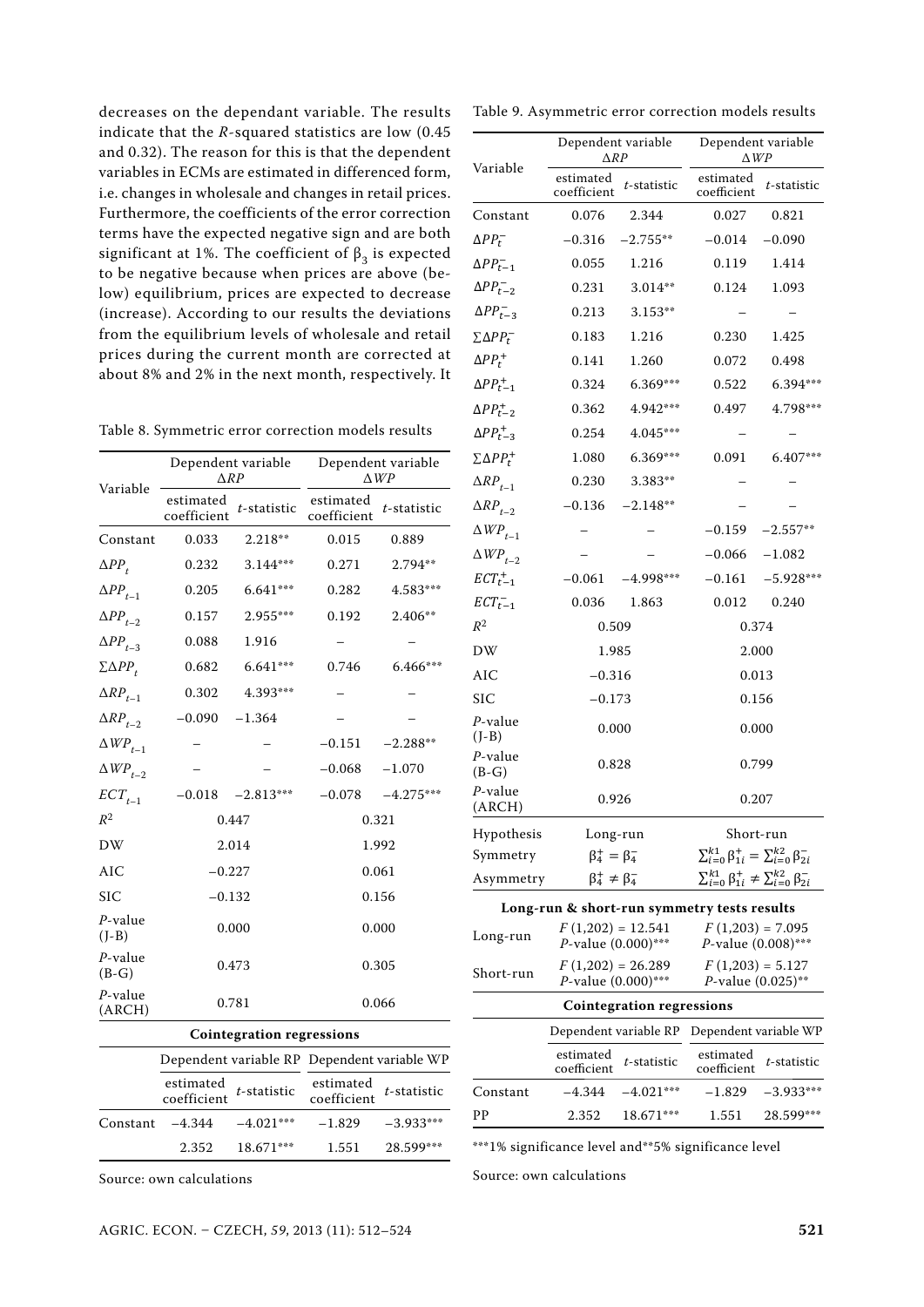seems that prices appear to adjust relatively faster in wholesale than retail level.

Table 9 provides the results of asymmetric error correction models. Coefficients  $\beta_4^+$  and  $\beta_4^-$  asymmetric adjustment speeds, which measures long-run asymmetry, while the coefficients  $(\beta^+_{1i}$  and  $\beta^-_{2i}),$  $i = 1, ..., k$ , measures short-run asymmetry. The estimated coefficients indicate that positive error correction terms ( $\mathit{ECT}_{t-1}^+$ ) are significant at 1% level, while the negative error correction terms ( $\textit{ECT}^-_{t-1}$ ) are insignificant at 5% level. This implies that the retail and wholesale prices of liquid milk are above their equilibrium prices with respect to the produce prices of raw milk so we would expect the retail and wholesale prices to adjust downward in the following month. In particular, positive deviations of the average retail and wholesale prices from the longterm equilibrium are reduced by 6.1% and by 16.1% per month, respectively. The null hypothesis (longrun symmetric price transmission) that retail and wholesale prices respond symmetrically to increases and decreases in producer prices in the long-run Equation (7) is rejected. These asymmetric results indicate that retailers and wholesalers react more quickly to producer price increases than to declines. Likewise, short-run estimates show that after two or three months the effects of producer price increases are larger than those of producer price decreases. The *F*-values of tests on short-run symmetry are high, meaning that price transmission is asymmetric also in the short-run (Table 9). Interestingly, these results are in line with milk producers' perception of the actual effects of producer price variations on retail and wholesale price changes. Bakucs et al. (2012) have found similar short- and long-term price asymmetries in Polish milk market. Finally, some diagnostic tests are used to check for residuals normality, serial correlation and heteroskedasticity in both error correction models (Tables 8 and 9). The Jarque-Bera (J-B) tests for normality of the residuals in both equations suggest that the residuals are not normal distributed. However, the Breusch-Godfrey (B-G) tests fail to reject the null hypothesis of no autocorrelation in both models. Finally, the ARCH tests indicate the absence of heteroskedasticity in the models.

# **CONCLUSION**

This paper empirically investigated the vertical price transmission among producer, wholesale and retail prices of liquid milk in Slovakia. The data used in this analysis are the average monthly price series from 1993 to 2010. Unit root tests suggest that all the milk price series are stationary in first differences, and hence are first-order integrated. The Granger causality tests indicate that producer price changes are a significant predictor of changes in wholesale and retail prices of liquid milk in Slovakia. We found that there is a causality feedback from retail prices, meaning that changes in the retail prices cause changes in the raw milk prices, too. However, producer prices do not adjust to wholesale market shocks. Furthermore, the causality direction between wholesale and retail prices flows in both directions. The results of cointegration analysis reveal that the wholesale and retail prices of liquid milk move together with producer price in the long-run, that is, they are cointegrated. However, there is no evidence of cointegration between wholesale and retail prices. Therefore, to analyse the relationship between retail and wholesale prices we applied the Houck's approach. The results indicate that the magnitude of the wholesale price increases transmission to the retail price exceeds the magnitude of the wholesale price decreases both in short-run and long-run, i.e. asymmetric price transmission. Moreover, price transmission elasticities between retail and wholesale prices are found to be inelastic, but price transmission elasticities of rising wholesale prices are larger than falling wholesale prices. For cointegrated series, the results of error correction models suggest that both retail and wholesale prices of liquid milk adjust more quickly to increases in the producer prices, but adjust more slowly to decreases in producer prices, i.e. asymmetric price transmission. The efficiency of the sector is reducing if processors and retailers delay and not completely transmit producer price decreases to the wholesale and consumer level. In such a case, as we found, implies a welfare loss for consumers because the consumers do not benefit from producer price declines; they only absorb price increases in the milk sector. In general, the results confirm the current market sentiments of both producers and wholesalers.

## **REFERENCES**

- Amador O.F, Baumgartner J., Cuaresma J.C (2010): Milking the Prices: The Role of Asymmetries in the Price Transmission Mechanism for Milk Products in Austria. Working Papers 378. WIFO, Wien, Available at http:// www.wifo.ac.at/wwa/servlet/wwa.upload.DownloadServlet/bdoc/WP\_2010\_378\$.PDF (accessed April 2012).
- Bakucs L.Z., Fertö I. (2008): Price Transmission on the Hungarian Milk Market. In: 12<sup>th</sup> EAAE Congress 'People,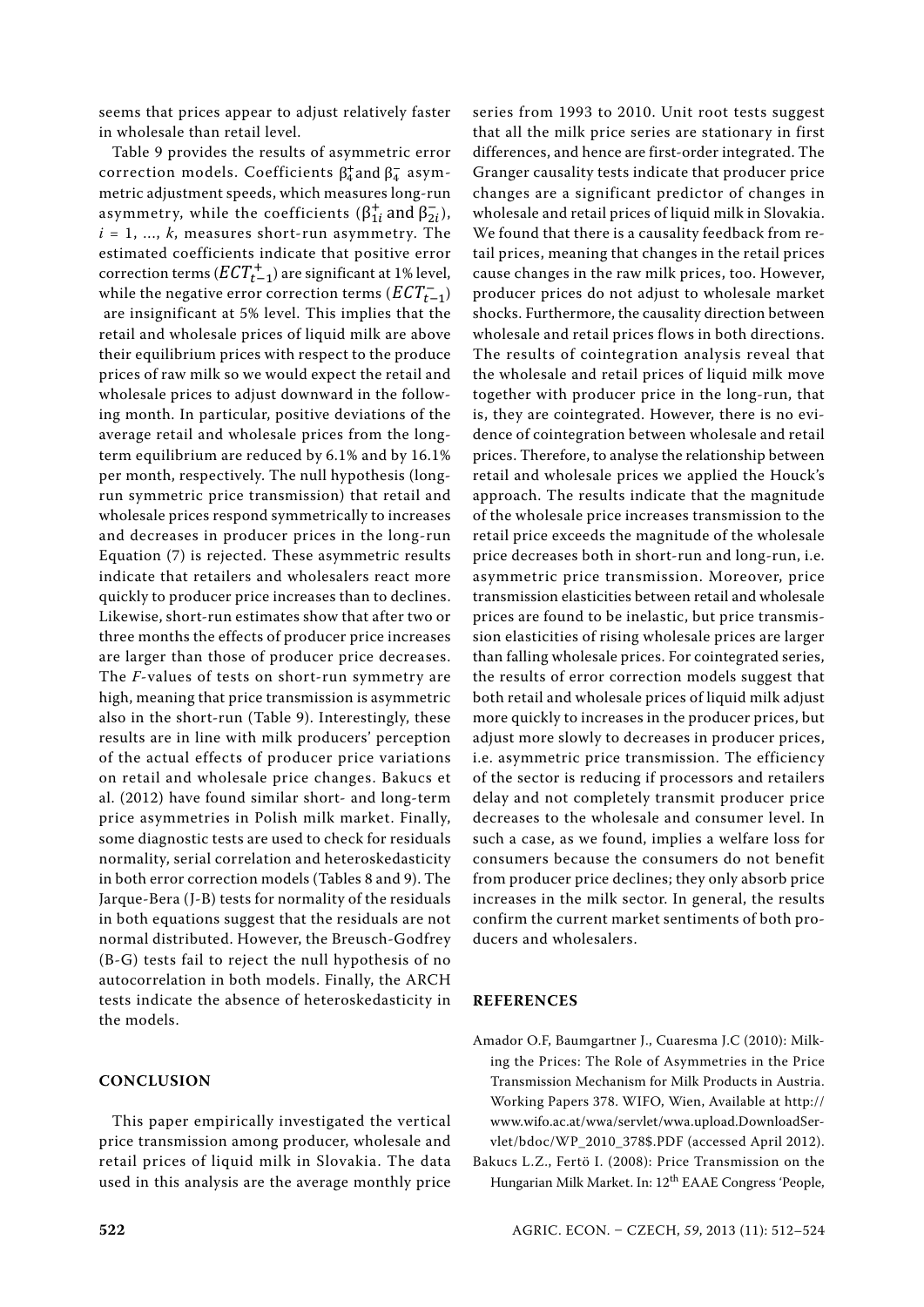Food and Environments: Global Trends and European Strategies'. Gent, 26–29 August 2008. Available at http:// ageconsearch.umn.edu/bitstream/44175/2/330a.pdf (accessed May 2012).

- Bakucs Z., Falkowski J., Fertö I. (2012): Does Farm and Processing Industry Structure Matter for Price Transmission? Some Evidence from Transition Countries: A Comparison of Dairy Sectors in Hungary and Poland. Discussion Papers MT-DP -2012/12. IEHAS, Budapest. Available at http://econ.core.hu/file/download/mtdp/ MTDP1212.pdf (accessed January 2013).
- Capps O. Jr., Sherwell P. (2005): Spatial Asymmetry in Farm-Retail Price Transmission Associated with Fluid Milk Products. In: American Agricultural Economics Association Annual Meeting, Providence, Rhode Island. Available at http://future.aae.wisc.edu/publications/ asymmetryAAEA05\_capps\_paper\_final\_version.pdf (accessed February 2012).
- Chrastinová Z., Burianová V. (2009): Economic development in Slovak Agriculture. Agricultural Economics – Czech, *55*: 67–76.
- Commission of the European Communities (2009): Analysis of price transmission along the food supply chain in the EU: Commission Staff Working Document. Available at http://ec.europa.eu/economy\_finance/publications/ publication16067\_en.pdf (accessed May 2012).
- Elliott G., Rothenberg T.J.,Stock J.H. (1996): Efficient tests for an autoregressive unit root. Econometrica, *64*: 813–836.
- Engle R.F., Granger C.W.J. (1987): Co-integration and error correction: Representation, estimation and testing. Econometrica, *55*: 251–276.
- Frey G., Manera M. (2007): Econometric models of asymmetric price transmission. Journal of Economics Surveys, *21*: 349–415.
- Goodwin B.K., Holt M.T. (1999): Price transmission and asymmetric adjustment in the US beef sector. American Journal of Agricultural Economics, *81*: 630–637.
- Granger C. (1969): Investigating causal relations by econometric models and cross spectral methods. Econometrica, *37*: 424–438.
- Gujarati D.N. (2003): Basic Econometrics. 4<sup>th</sup> ed. McGraw-Hill, New York; ISBN 0-07-112342-3.
- Houck P.J. (1977): An approach to specifying and estimating non reversible functions. American Journal of Agricultural Economics, *59*: 570–572.

Jensen J.D., Møller A.S. (2007): Vertical Price Transmission in the Danish Food Marketing Chain. Institute of Food and Resource Economics. Working Papers. Institute of Food and Resource Economics, Copenhagen. Available at http://www.foi.life.ku.dk/publikationer/~/media/ migration%20folder/upload/foi/docs/publikationer/ working%20papers/2007/wp%2008\_2007.pdf.ashx (accessed Jun 2012).

- Johansen S. (1988): Statistical analysis of cointegrating vectors. Journal of Economic Dynamics and Control, *12*: 231–254.
- Kinnucan H.W., Forker O.D. (1987): Asymmetry in farmretail price transmission for major dairy products. American Journal of Agricultural Economics, *69*: 285–292.
- Kwiatkowski D., Phillips P.C.B., Schmidt P., Shin Y. (1992): Testing the null hypothesis of stationarity against the alternative of a unit root. Journal of Econometrics, *54*: 159–178.
- London Economics (2004): Investigation of the determinants of farm-retail price spreads. Final report to DE-FRA. Available at http://archive.defra.gov.uk/evidence/ economics/foodfarm/reports/pricespreads/wholerep. pdf (accessed May 2012).

Misra K. Khan R., Singh V. (2010): Asymmetries and Dynamics of Cost pass through in the US Milk Market. Available at http://faculty.london.edu/kmisra/assets/ documents/Cost\_Passthrough.pdf (accessed April 2012).

- Reziti I.N (2005): An Investigation into the Relationship between Producer, Wholesale and Retail Prices of Greek Agricultural Products. In: 79th AES Annual Conference, University of Nottingham, Nottingham, 4–6 April 2005.
- Serra T., Goodwin B.K. (2002): Price Transmission and Asymmetric Adjustment in the Spanish Dairy Sector. 2002 AAEA-WAEA Annual Meeting. Available at http:// sard.ruc.edu.cn/zengyinchu/files/Kecheng/Agricultural%20Market%20and%20Distribution/Research%20 Papers/PRICE%20TRANSMISSION%20AND%20ASYM-METRIC%20ADJUSTMENT%20IN%20THE%20SPAN-ISH%20DAIRY%20SECTOR.pdf (accessed May 2012).
- Shabbar J., Grigoryev R. (2011): Asymmetric Price Transmission within the UK Dairy Supply Chain. University of Portsmouth, Centre for Economic Analysis and Policy. Available at http://www.port.ac.uk/departments/academic/economics/research/researchcentres/ceap/recentresearchoutput/downloads/filetodownload,137820,en. pdf (accessed May 2012).
- Stewart H., Blayney D. (2010): Retail dairy prices fluctuate with the farm value of milk. In: Agricultural & Applied Economics Association 2010 AAEA, CAES, & WAEA Joint Annual Meeting, Denver, Colorado, July 25–27, 2010. Available at http://ageconsearch.umn.edu/bitstream/60947/2/AAEA%20Denver%20Poster%2310968. pdf (accessed April 2012).
- Vavra P., Goodwin, B.K (2005): Analysis of Price Transmission along the Food Chain. Working Papers No. 3. OECD Food, Agriculture and Fisheries, Paris.
- Von Cramon-Taubadel S. (1998): Estimating asymmetric price transmission with the error correction representation: An application to the German pork market. European Review of Agricultural Economics, *25*: 1–18.
- von Cramon-Taubadel S., Loy J.P. (1999): The Identification of Asymmetric Price Transmission Processes with Inte-